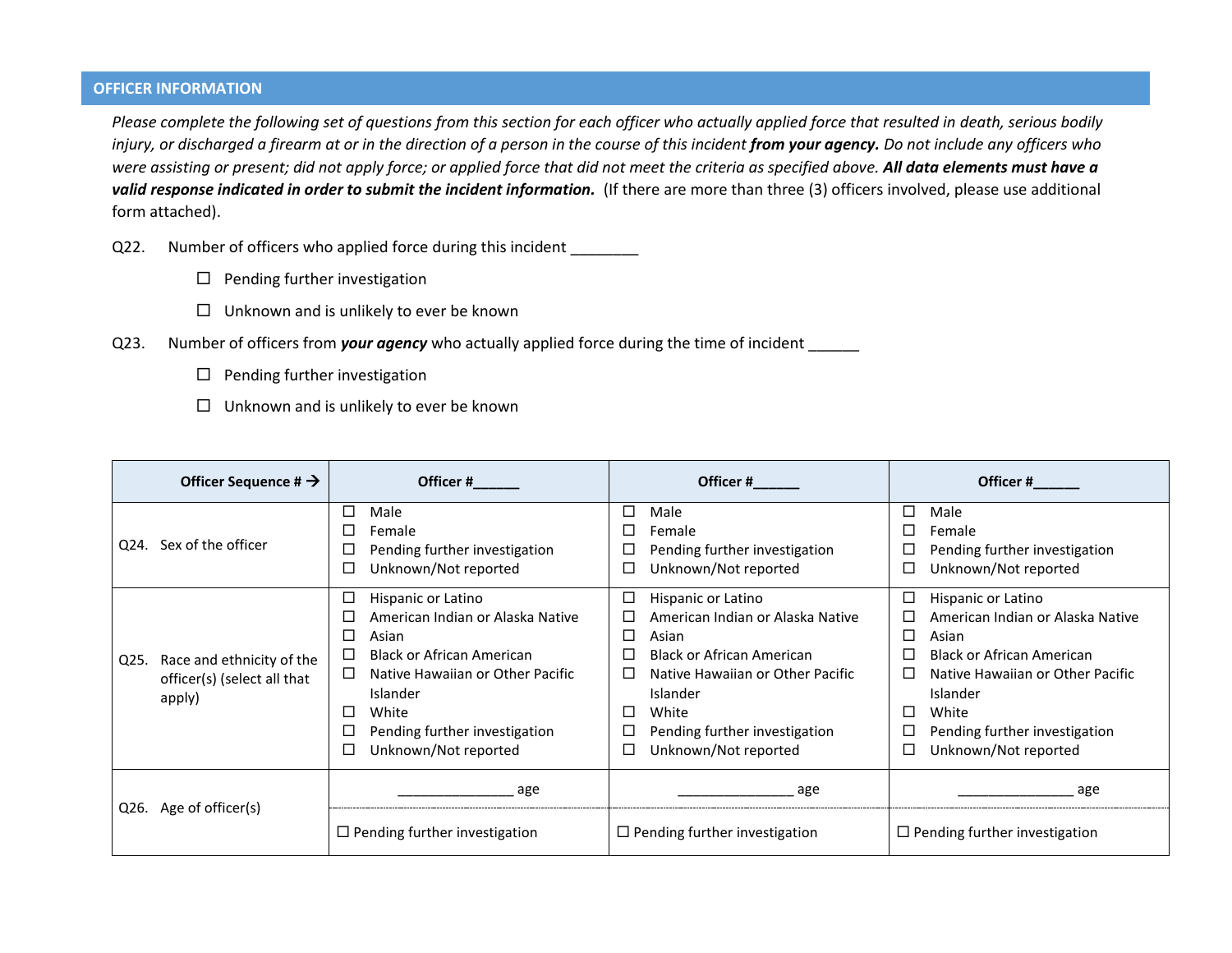|      | Officer Sequence # $\rightarrow$                                                                                 | Officer #                                                                                                                                      |               | Officer#                                                                                                                                       |        | Officer #                                                                                                                                   |        |
|------|------------------------------------------------------------------------------------------------------------------|------------------------------------------------------------------------------------------------------------------------------------------------|---------------|------------------------------------------------------------------------------------------------------------------------------------------------|--------|---------------------------------------------------------------------------------------------------------------------------------------------|--------|
|      |                                                                                                                  | Feet                                                                                                                                           | <b>Inches</b> | Feet                                                                                                                                           | Inches | Feet                                                                                                                                        | Inches |
|      | Q27. Height of the officer(s)                                                                                    |                                                                                                                                                |               |                                                                                                                                                |        |                                                                                                                                             |        |
|      |                                                                                                                  | $\Box$ Pending further investigation                                                                                                           |               | $\Box$ Pending further investigation                                                                                                           |        | $\Box$ Pending further investigation                                                                                                        |        |
|      | Q28. Weight of the officer(s)                                                                                    | pounds                                                                                                                                         |               |                                                                                                                                                | pounds |                                                                                                                                             | pounds |
|      |                                                                                                                  | $\Box$ Pending further investigation                                                                                                           |               | $\Box$ Pending further investigation                                                                                                           |        | $\Box$ Pending further investigation                                                                                                        |        |
|      | Q29. Officer's years of service<br>as a law enforcement                                                          |                                                                                                                                                | years         | years                                                                                                                                          |        | years                                                                                                                                       |        |
|      | officer (total tenure)                                                                                           | $\Box$ Pending further investigation                                                                                                           |               | $\Box$ Pending further investigation                                                                                                           |        | $\Box$ Pending further investigation                                                                                                        |        |
|      | Q30. Does the officer work<br>full-time (160 or more<br>hours per month)?                                        | $\square$ Yes<br>$\Box$ No<br>$\Box$ Pending further investigation<br>$\Box$ Unknown and is unlikely to ever be<br>known                       |               | $\square$ Yes<br>$\square$ No<br>$\Box$ Pending further investigation<br>$\Box$ Unknown and is unlikely to ever be<br>known                    |        | $\square$ Yes<br>$\square$ No<br>$\Box$ Pending further investigation<br>$\Box$ Unknown and is unlikely to ever be<br>known                 |        |
|      | Q31. Was the officer readily<br>identifiable by clothing<br>or insignia at the time of<br>the incident?          | $\Box$ Yes<br>$\square$ No<br>$\Box$ Pending further investigation<br>$\Box$ Unknown and is unlikely to ever be<br>known                       |               | $\Box$ Yes<br>$\square$ No<br>$\Box$ Pending further investigation<br>$\Box$ Unknown and is unlikely to ever be<br>known                       |        | $\square$ Yes<br>$\square$ No<br>$\Box$ Pending further investigation<br>$\Box$ Unknown and is unlikely to ever be<br>known                 |        |
|      | Q32. Was the officer on duty<br>at the time of the<br>incident?                                                  | $\square$ Yes<br>$\Box$ No<br>$\Box$ Pending further investigation<br>$\Box$ Unknown and is unlikely to ever be<br>known                       |               | $\square$ Yes<br>$\Box$ No<br>$\Box$ Pending further investigation<br>$\Box$ Unknown and is unlikely to ever be<br>known                       |        | $\square$ Yes<br>$\square$ No<br>$\Box$ Pending further investigation<br>$\Box$ Unknown and is unlikely to ever be<br>known                 |        |
| Q33. | Did the officer discharge<br>a firearm at or in the<br>direction of a person<br>during the incident?             | $\square$ Yes<br>$\square$ No<br>$\Box$ Pending further investigation<br>$\Box$ Unknown and is unlikely to ever be<br>known                    |               | $\square$ Yes<br>$\Box$ No<br>$\Box$ Pending further investigation<br>$\Box$ Unknown and is unlikely to ever be<br>known                       |        | $\square$ Yes<br>$\Box$ No<br>$\Box$ Pending further investigation<br>$\Box$ Unknown and is unlikely to ever be<br>known                    |        |
|      | Q34. Was the officer injured<br>during the incident that<br>precipitated the use of<br>force (serious or minor)? | $\Box$ Yes [Go to Q34a and Q34b]<br>$\square$ No<br>$\Box$ Pending further investigation<br>$\Box$ Unknown and is unlikely to ever be<br>known |               | $\Box$ Yes [Go to Q34a and Q34b]<br>$\square$ No<br>$\Box$ Pending further investigation<br>$\Box$ Unknown and is unlikely to ever be<br>known |        | $\Box$ Yes [Go to Q34a and Q34b]<br>$\Box$ No<br>$\Box$ Pending further investigation<br>$\Box$ Unknown and is unlikely to ever be<br>known |        |